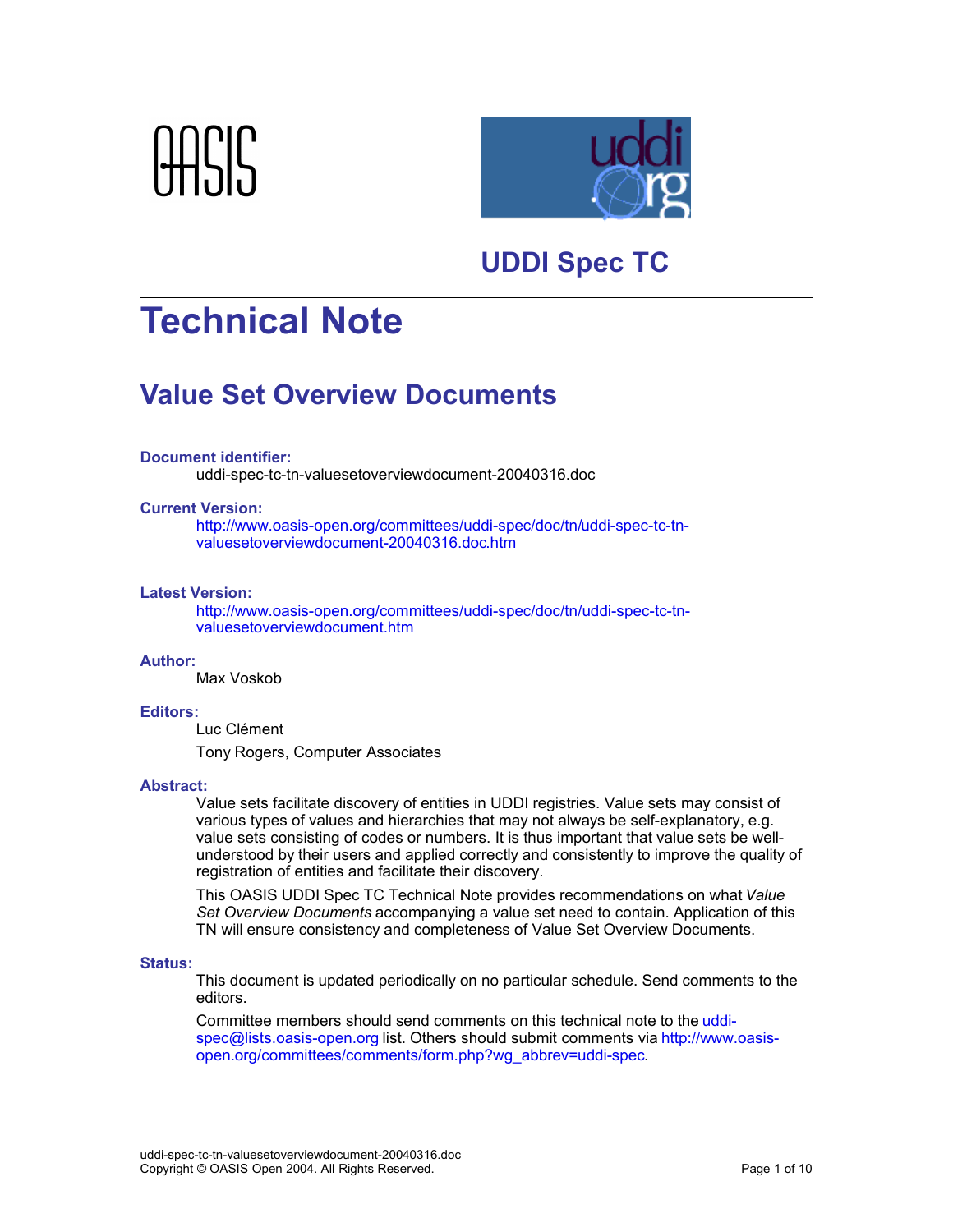For information on whether any intellectual property claims have been disclosed that may be essential to implementing this technical note, and any offers of patent licensing terms, please refer to the Intellectual Property Rights section of the UDDI Spec TC web page (http://www.oasis-open.org/committees/uddi-spec/).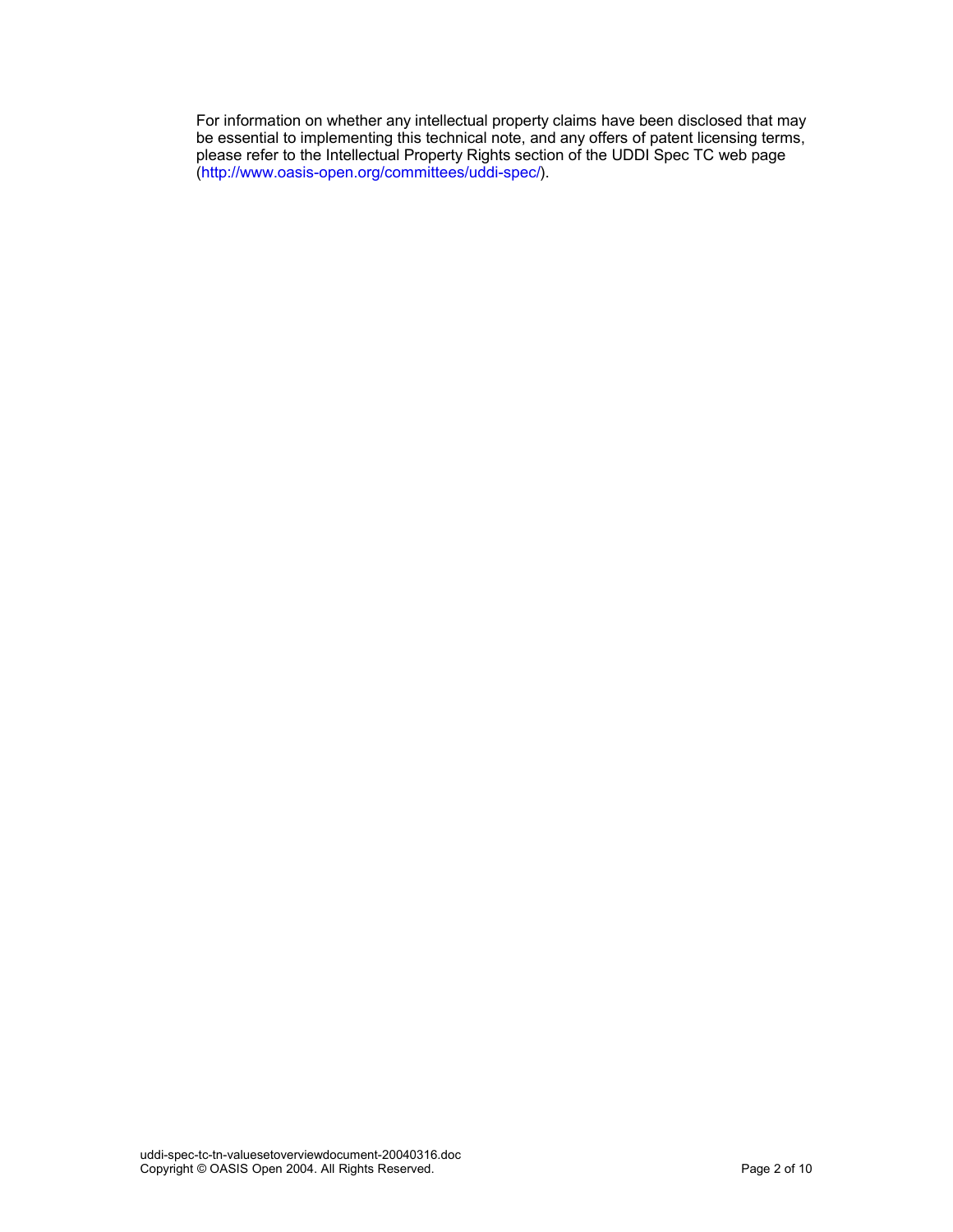## **Table of Contents**

## **1 Definitions**

### **Value Set**

Classification and identification systems, taken together, are called "value sets" in UDDI. Value sets may be "checked" or "unchecked". Both checked and unchecked value sets are used for categorization and identification. The difference between them is that whenever a checked value set is used, the use is inspected to see that it conforms to the restrictions of the value set. Uses of unchecked value sets are not checked. [UDDIV3]

### **Value Set Overview Document**

A document describing a value set for users.

## **2 Requirements of a value set overview Document**

This section outlines the minimal requirements for the contents of a Value Set Overview Document. Section 3 provides templates that can be used as a starting point when authoring an overview document.

An overview document should present a quick overview so that users can quickly decide on the relevance of the value set to their application. Providing links to applying documentation is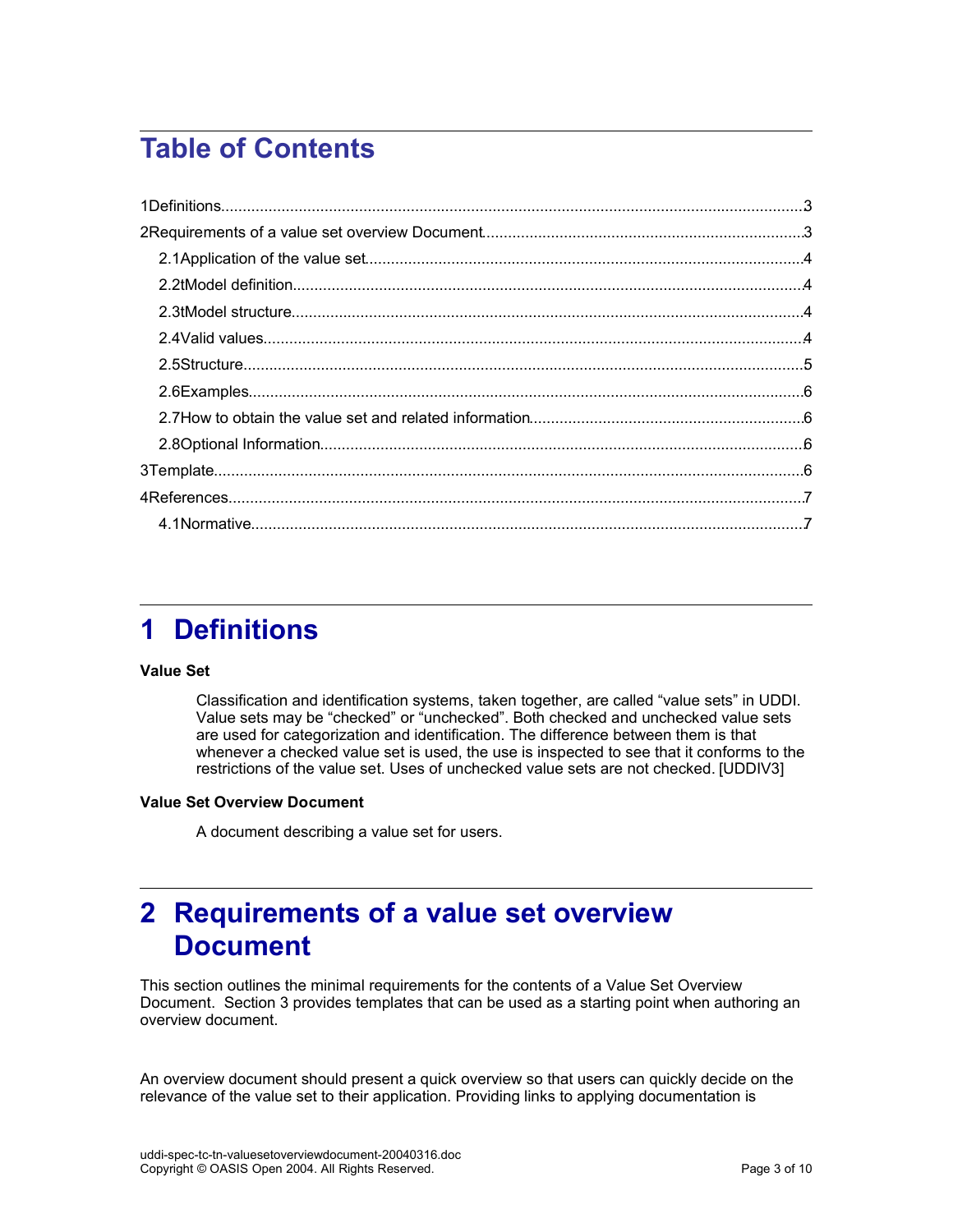recommended. The author of the overview document should consider limiting the size of the overview document to ensure timely download of its content; this TN recommends a maximum of 0.2MB in size.

An overview document that conforms to this TN MUST contain the following sections.

## **2.1 Application of the value set**

The Value Set Overview Document:

 MUST provide a brief introduction discussing the purpose of the value set, and where and how it can be applied.

Optionally:

- MAY list possible applications and field of use, e.g. where the value set is considered to add value to the discovery process.
- MAY specify any special circumstances when use of the value set is not recommended.

### **2.2 tModel definition**

The Value Set Overview Document MUST fully describe the tModel, including:

- tModel Name
- tModel Description
- Overview Document URL
- v2 tModel Key
- v3 tModel Key
- Categorization
- Checked/Un-checked

See [uddi.org tModels] for more information on registering tModels.

### **2.3 tModel structure**

The Value Set Overview Document MUST include the full tModel structure in XML.

### **2.4 Valid values**

The Value Set Overview Document MUST describe the valid values of the value set:

- If there are few valid values, then list them.
- If there are more than a few valid values, then the Value Set Overview Document SHOULD specify a URL to an external resource with the values. If the format of the data which documents the valid values is other than simple text, then the format used MUST be identified.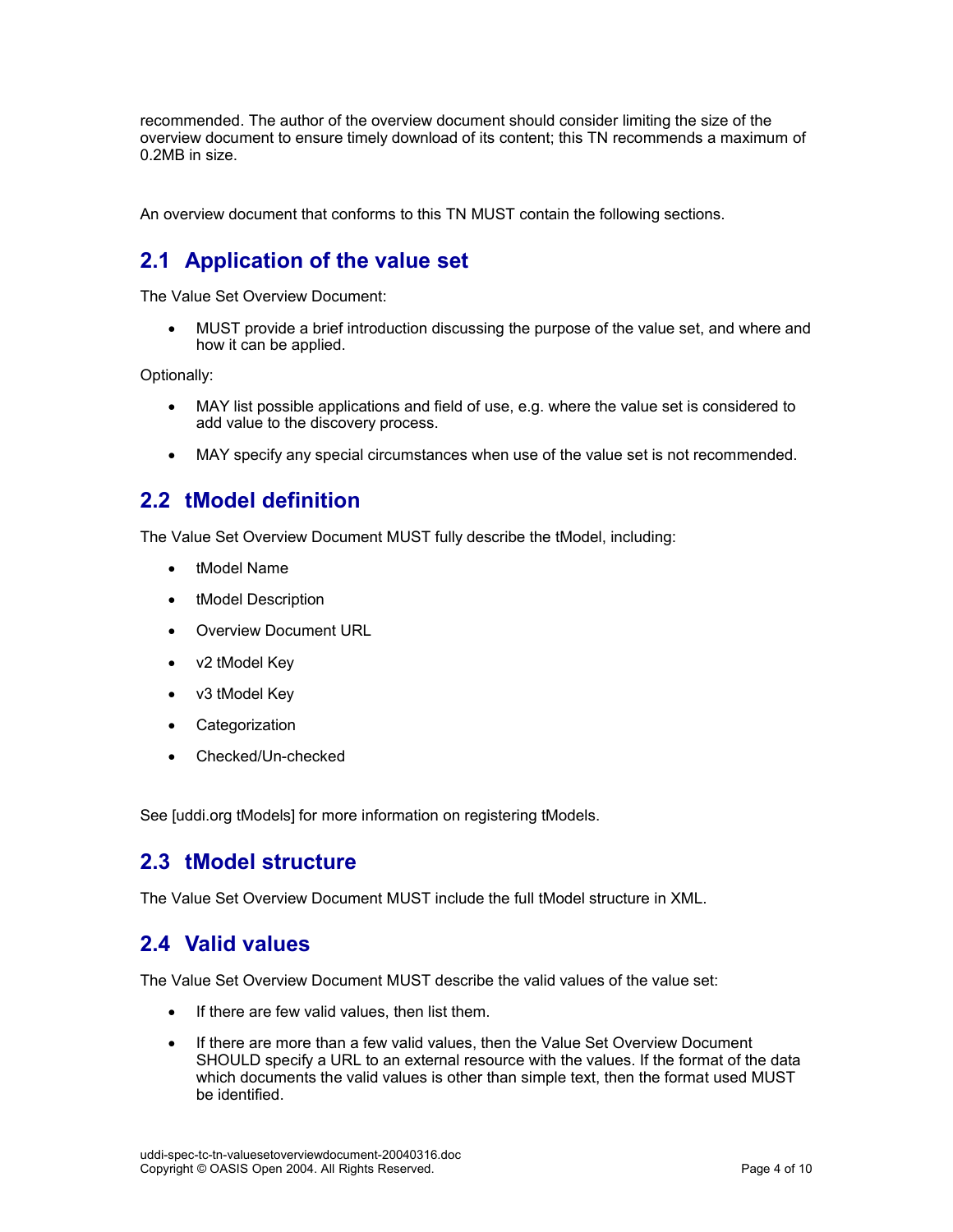• If there is no predefined list of values and the values are computable, then the Value Set Overview Document SHOULD specify the algorithm, or give information on how to obtain or validate the values. The document MUST provide URLs if any of this information is external.

### Additionally:

- If any of the values need comments, usage instructions, or any other additional information that may be considered useful for the application of the value set, then the Value Set Overview Document SHOULD give a URL to an external resource with that information.
- If the validation service is provided by the author, the Value Set Overview Document MUST provide detailed information on:
- supported validating capabilities
- validation APIs
- caching of valid values

In regard to versioning, the Value Set Overview Document SHOULD:

- provide information on the versioning rules for the value set
- state explicitly that the value set conforms to the **[Versioning Value Sets]** TN
- provide a list of all supported versions

### **2.5 Structure**

The Value Set Overview Document MUST:

- Provide a brief overview of the structure of the value set, e.g. if it is a set of disparate values or forms a hierarchy, network, clusters, etc.
- Describe any special structure inherent in the actual values themselves. E.g. partitioned values such as UDDI keys, URNs, etc.
- Include any special structural information that is part of this value set that may affect the construction of effective inquiries.

For value sets with relationships between elements (values), the publisher MUST:

- explain the relationship mechanism, e.g. what XML attributes are used as IDs or pointers; or
- provide a plain language description or a diagram of the relationships between the elements (values).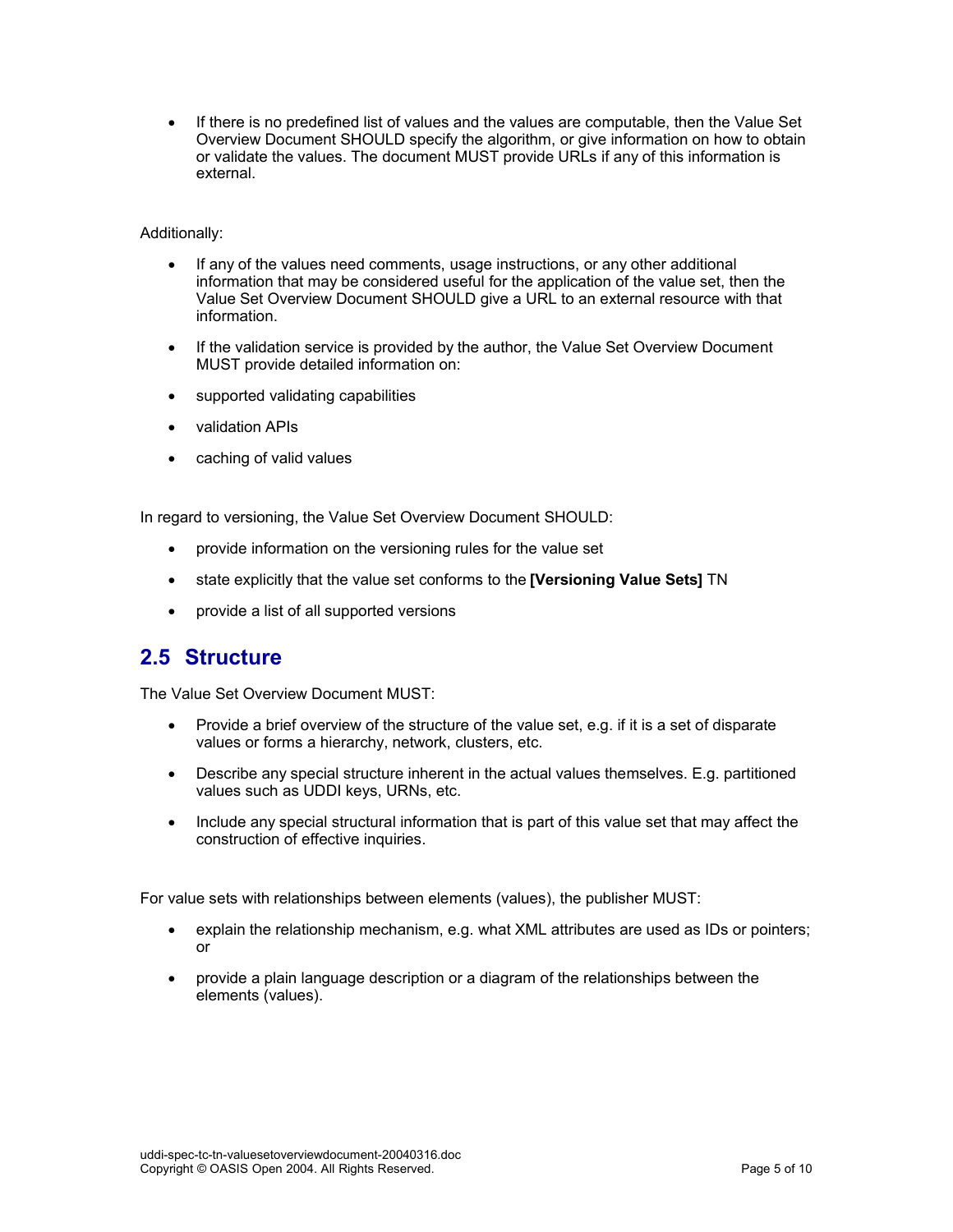## **2.6 Examples**

The Value Set Overview Document MUST provide at least one example of use of the value set. The example SHOULD be an XML excerpt illustrating the use of <categoryBag> or <identifierBag> with values from the value set.

If there is any special structural information that is part of this value set, examples SHOULD be provided which illustrate how one efficiently makes queries using this value set. This SHOULD include how best to leverage the use of approximateMatch behavior in V3 registries.

## **2.7 How to obtain the value set and related information**

The Value Set Overview Document MUST:

- provide clear instructions on where and how to obtain the value set, including URLs for every external resource listed in the overview document.
- provide sufficient information about the format of each resource so that users can parse and understand the content and relationships of the value set.

As appropriate, the document SHOULD:

- provide conditions of use, such as any requirement for registration, payment, or a legal agreement before access to any of the resources
- provide a statement regarding Intellectual Property Rights (including copyright) affecting use of the value set, validation routines or validation API, including licensing requirements, etc.

## **2.8 Optional Information**

Include any optional information not covered by the required sections above, if applicable.

## **3 Template**

Value Set authors may use the following template to simplify creation of Value Set Overview Documents: http://www.oasis-open.org/committees/uddi-spec/doc/tn/uddi-spec-tc-valuesetoverviewdocument-template20040316.htm.

It is highly recommended that HTML be used as the document format for Value Set Overview Documents.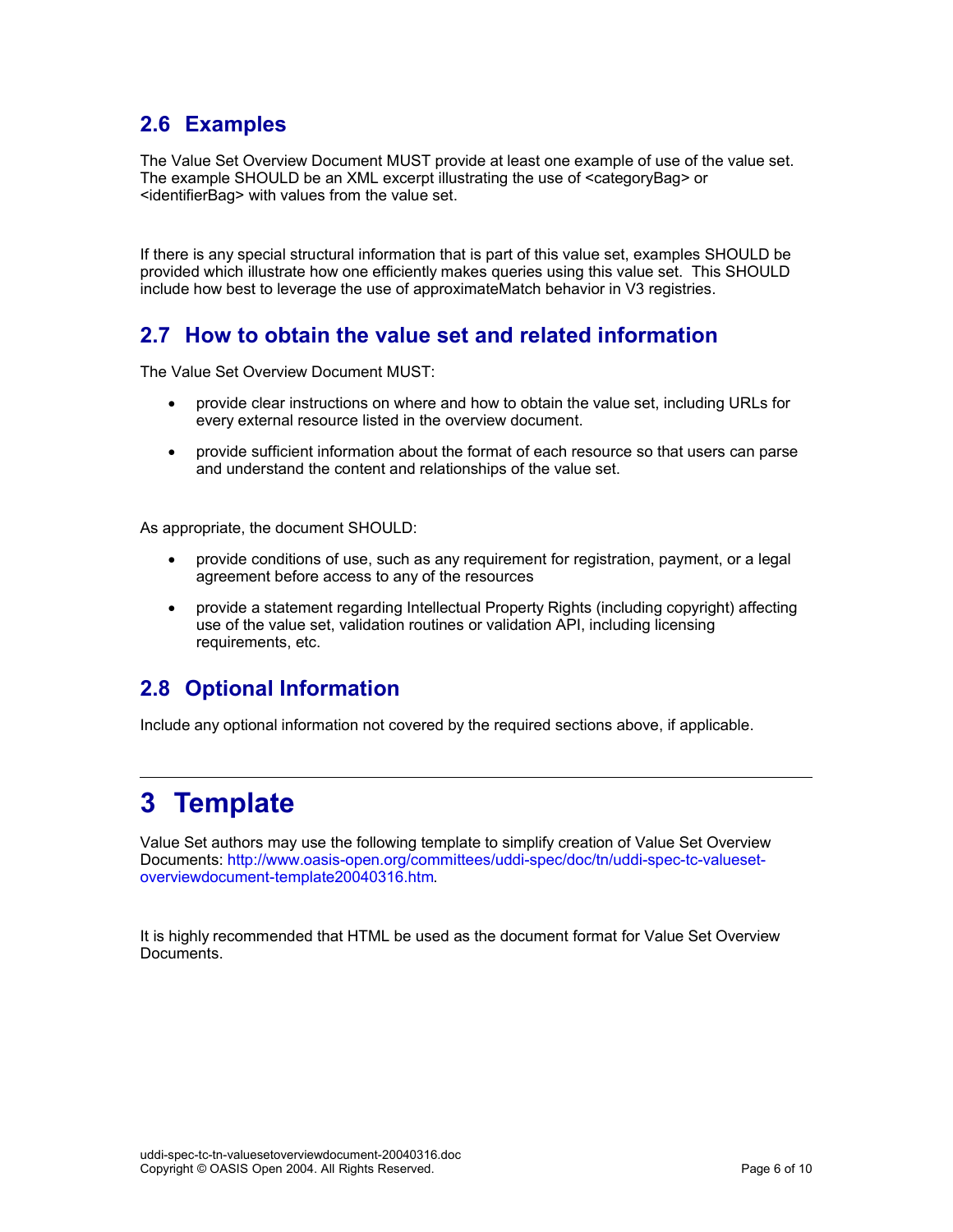# **4 References**

## **4.1 Normative**

| [RFC2119]                                                       | S. Bradner, Key words for use in RFCs to Indicate Requirement Levels,<br>http://www.ietf.org/rfc/rfc2119.txt, IETF RFC 2119, March 1997.                                                              |  |  |  |
|-----------------------------------------------------------------|-------------------------------------------------------------------------------------------------------------------------------------------------------------------------------------------------------|--|--|--|
| [Versioning Value Sets]                                         | Versioning Value Sets in a UDDI Registry, Version 1.12, OASIS<br>UDDI Spec TC Technical Note, http://www.oasis-<br>open.org/committees/uddi-spec/doc/tn/uddi-spec-tc-tn-versioning-value-<br>sets.htm |  |  |  |
| [UDDIV3]                                                        | L. Clément et al, UDDI Version 3.0 Specification,<br>http://uddi.org/pubs/uddi v3.htm.                                                                                                                |  |  |  |
| [uddi.org tModels] common tModels published on uddi.org website |                                                                                                                                                                                                       |  |  |  |

http://www.uddi.org/tmodels.html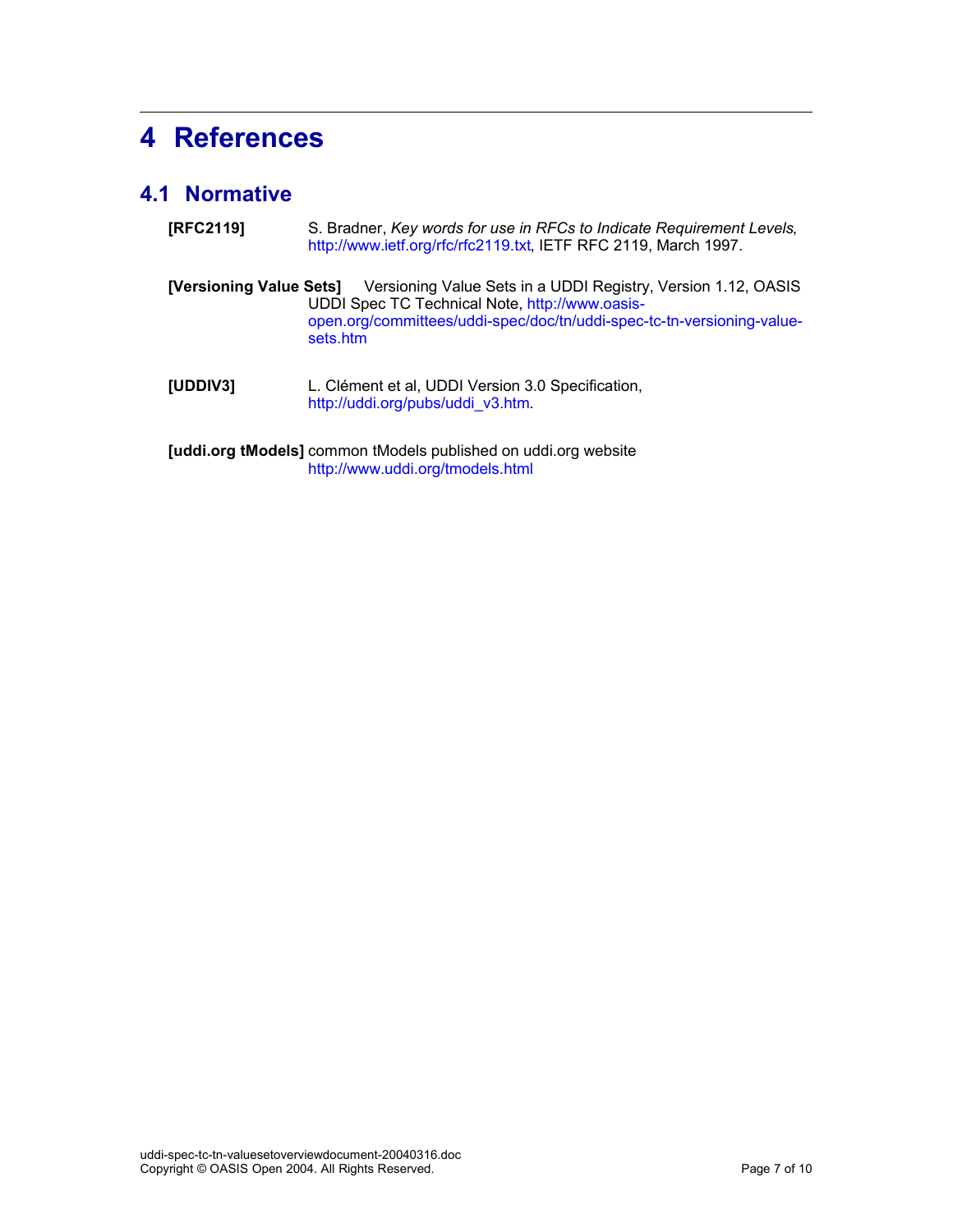# **Appendix A.Acknowledgments**

The following individuals were members of the committee during the development of this technical note:

Tom Bellwood, IBM Maud Cahuzac, France Télécom Luc Clément, Microsoft Daniel Feygin, UnitSpace Rajul Gupta, OSS Nokalva Andrew Hately, IBM Brad Henry Paul Macias, LMI Claus von Riegen, SAP Tony Rogers, Computer Associates Paul Thorpe, OSS Nokalva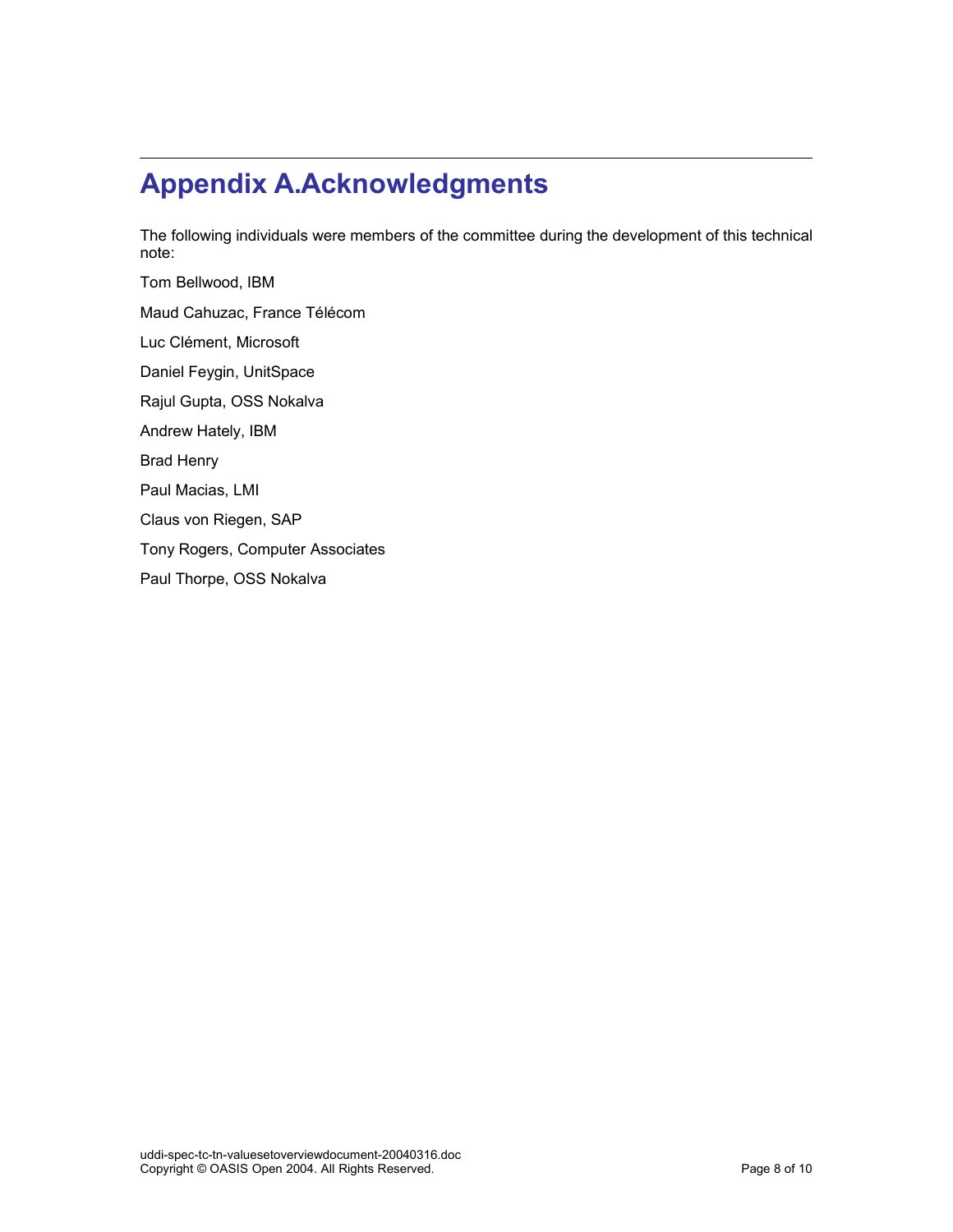# **Appendix B.Revision History**

| <b>Rev</b> | <b>Date</b> | By Whom            | What                                   |
|------------|-------------|--------------------|----------------------------------------|
| 0.1        | 20031013    | Max Voskob         | Initial draft                          |
| 0.2        | 20031028    | <b>TC FTF</b>      | Review                                 |
| 0.3        | 20031029    | Max Voskob         | Changes in the response to the review  |
| 0.4        | 20031109    | Max Voskob         | Various modifications and formatting   |
| 0.5        | 20031207    | <b>Tony Rogers</b> | Proof reading / tidying up of language |
| 0.6        | 20040104    | Luc Clément        | Further editorial updates              |
| 1.0        | 20040316    | Luc Clément        | Final editorial updates                |